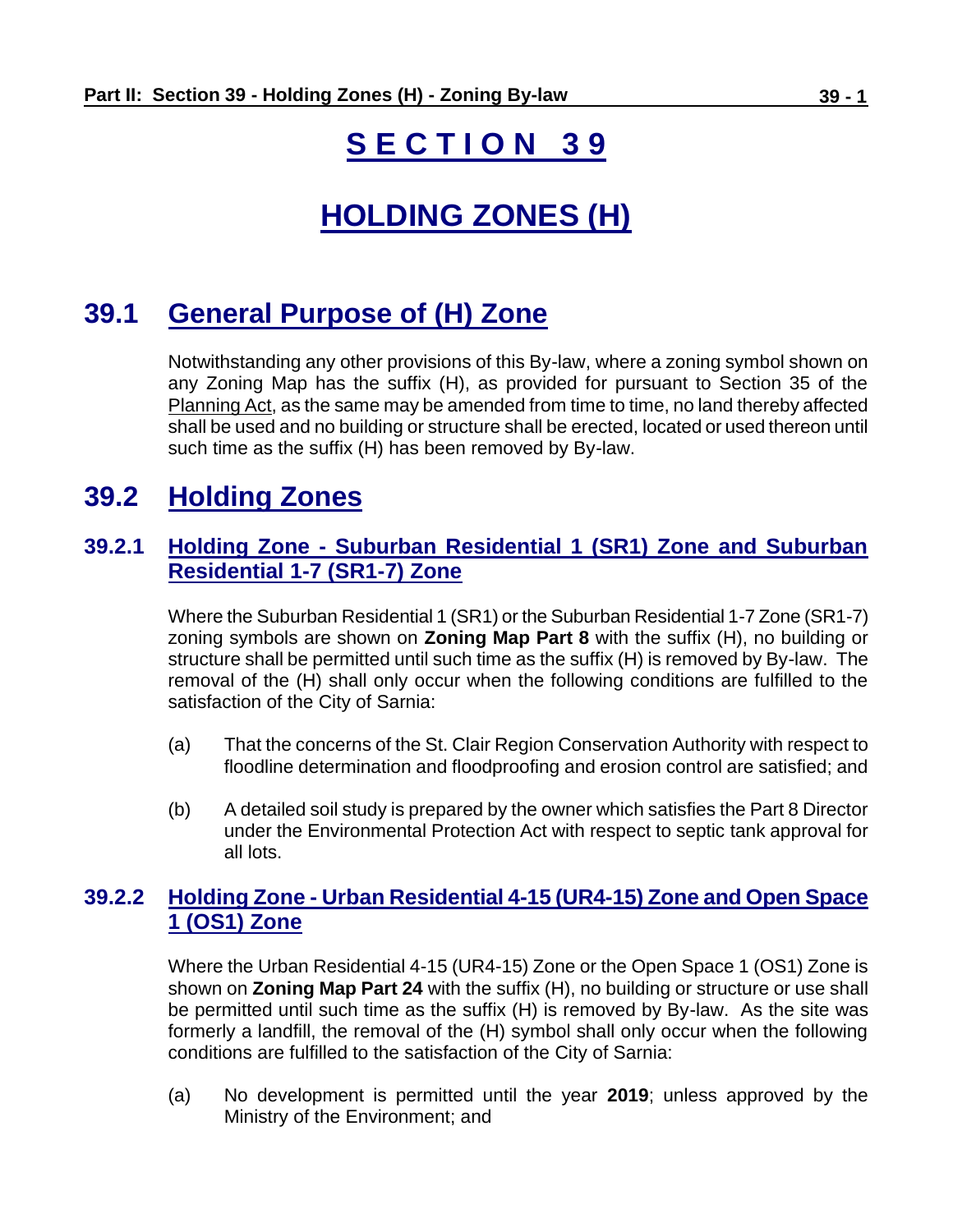(b) Prior to any development being permitted in the year **2019** the Ministry of the Environment, or their successor, must advise the City that they are satisfied that the lands are appropriate for development.

#### **39.2.3 Holding Zone CC1-1 - Zone North of Quinn Drive**

Where the Commercial Centre 1-1 (CC1-1) zoning symbol is shown on **Zoning Map Part 32** with the suffix (H), no building or structure shall be permitted until such time as the suffix (H) is removed by By-law. The removal of the (H) shall only occur when the following condition has been fulfilled to the satisfaction of the City:

(a) That the owner(s) satisfy the City with respect to the provision of a stormwater management facility for the lands.

### **39.2.4 Holding Zone LI1 - Zone South of Confederation Line**

Where the Light Industrial 1 (LI1) zoning symbol is shown on **Zoning Map Part 72** with the suffix (H), no building or structure shall be permitted until such time as the suffix (H) is removed by By-law. The removal of the (H) shall only occur when the following condition has been fulfilled to the satisfaction of the City:

(a) That the owner(s) satisfy the City with respect to the provision of a stormwater management facility for the lands.

#### **39.2.5 Holding LI1-7 - Zone South of Confederation Line**

Where the Light Industrial 1-7 (LI1-7) zoning symbol is shown on **Zoning Map Part 72** with the suffix (H), no building or structure shall be permitted until such time as the suffix (H) is removed by By-law. The removal of the (H) shall only occur when the following condition has been fulfilled to the satisfaction of the City:

(a) That the owner(s) satisfy the City with respect to the provision of a stormwater management facility for the lands.

#### **39.2.6 Holding Zone LI2 - Zone South of Confederation Line**

Where the Light Industrial 2 (LI2) zoning symbol is shown on **Zoning Map Part 72** with the suffix (H), no building or structure shall be permitted until such time as the suffix (H) is removed by By-law. The removal of the (H) shall only occur when the following condition has been fulfilled to the satisfaction of the City:

(a) That the owner(s) satisfy the City with respect to the provision of a stormwater management facility for the lands.